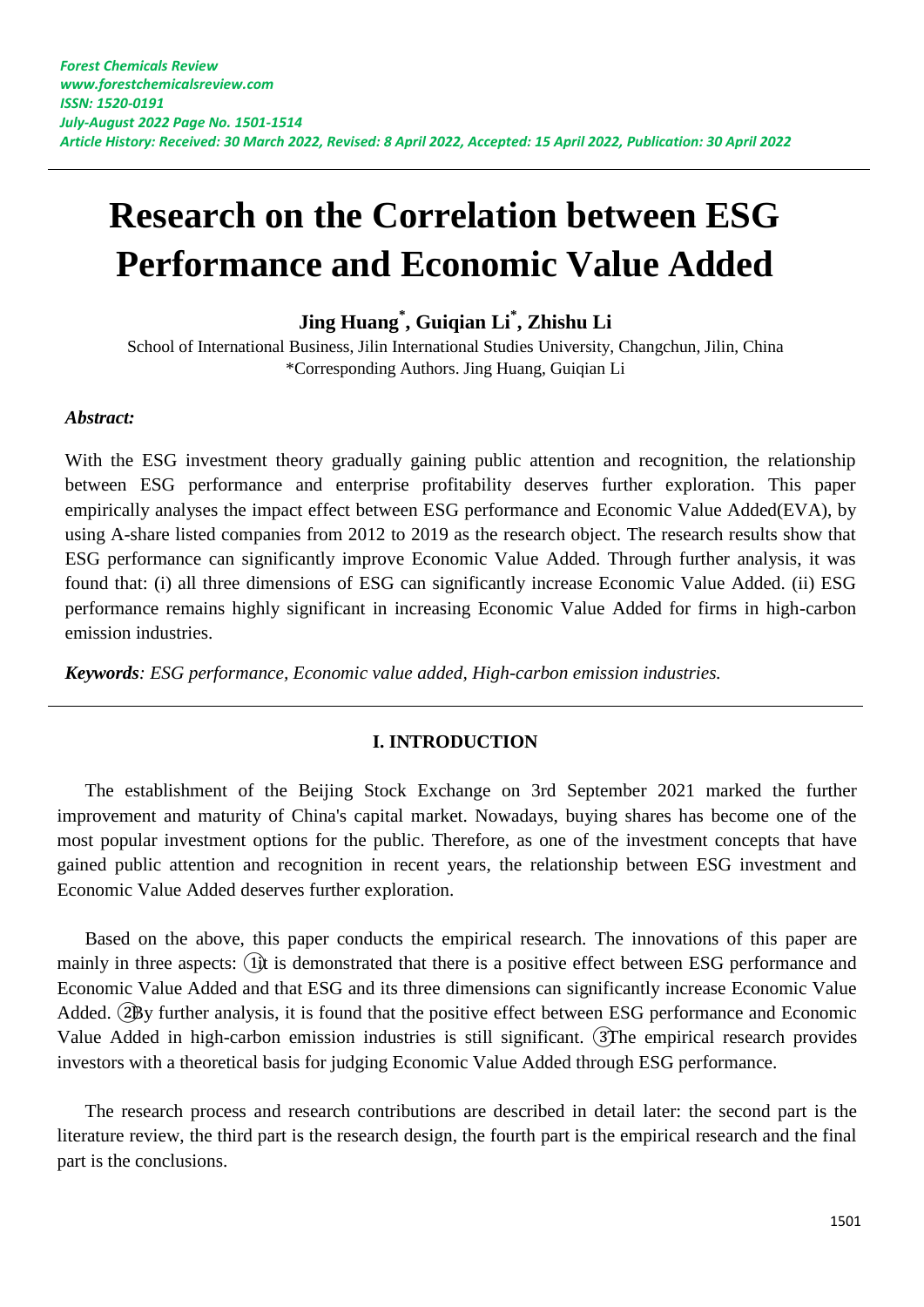#### **II. LITERATURE REVIEW**

There has been a considerable amount of research on the relationship between ESG performance and enterprise profitability.Gunnar Friede et al. (2015) synthesised over 2,200 published papers on the relationship between ESG performance and company financial performance between 1970 and 2015 and noted that approximately 90% of these studies found a non-negative relationship between ESG performance and company financial performance. Furthermore, the positive effect of ESG performance on a company's financial performance is stable from time to time.[1] Meanwhile, Caterina De Lucia, Pasquale Pazienza and Mark Bartlett (2020) also argue that favourable ESG performance leads to the better financial performance of a company.[2] Moreover, Changjiang Zhang et al. (2021) also believe that good ESG performance can improve market performance and financial performance. They also believe that investors' ESG literacy should be cultivated and listed companies should be guided to transform to ESG strategies.[3]

However, it is worth noting that the aforementioned literature has used indicators such as return on assets or return on equity as a proxy for measuring enterprise profitability. Although traditional financial performance measures such as return on assets and return on equity are informative, they are susceptible to accrual earnings management practices, which in turn affect the quality of accounting information and lead to some deviations in the empirical results. Therefore, Zixian Ren et al. (2021) propose to use Economic Value Added as a proxy for measuring enterprise profitability to study the relationship between ESG performance and enterprise profitability. Nevertheless, the sample size of their research was only 228 and there may be a problem of sample selection bias.[4]

Consequently, this paper extends the sample size and conducts the empirical research on the relationship between ESG performance and Economic Value Added based on the above literature review.

#### **III. EMPIRICAL DESIGN**

Based on the analysis of the literature review, ESG performance is positively correlated with enterprise financial performance. From this, the following hypotheses are proposed in this paper.

H0: ESG performance is negatively correlated with Economic Value Added. In other words, the worse the ESG performance, the lower the Economic Value Added.

H1: ESG performance is positively correlated with Economic Value Added. In other words, the better the ESG performance, the higher the Economic Value Added.

3.1 Sample

In this paper, data of listed companies from 2012 to 2019 (data from the CSMAR database and the WIND database) were selected for analysis. The sample was screened according to the following criteria: ① excluding ST and PT companies; ② excluding the financial sector samples; ③ excluding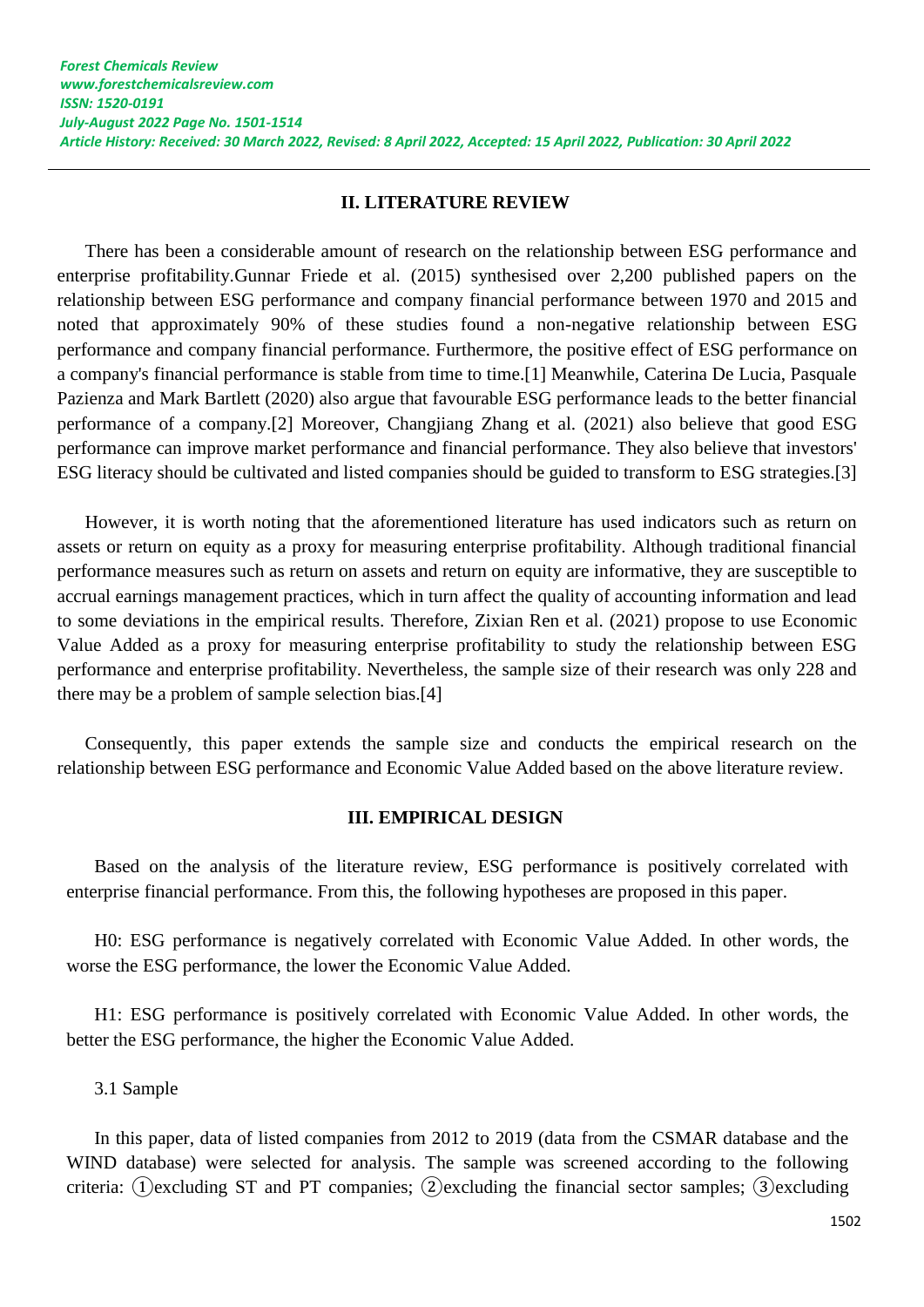listed companies with incomplete data research and abnormal data during the sample period, resulting in 524 sample companies with a total sample size of 4,192.

# 3.2 Variables

Predicted variable: Economic Value Added(EVA), referring to Laiqiang Feng et al, 2017, TingRong Yang and Huiping Ding, 2017 and Pengjie Na et al, 2017.[5]~[7]

Explanatory variable: ESG performance (ESG), referenced to Hui Lyu et al. (2021) quantitatively assessed using the Bloomberg ESG score as the explanatory variable and taking the natural logarithm to measure the ESG performance of the company. The higher the natural logarithm, the better the ESG performance of the company.[8] The Bloomberg ESG score is based on publicly disclosed data such as company annual filings, CSR reports, corporate websites, questionnaires and media reports, and scores each aspect of ESG performance.

Control variables: Referring to (Dayu Huang and Huobao Xie, 2021; Ball and Shivakumar, 2005; Sugata Roychowdhury, 2003), the following variables were controlled for ①Accrual Earnings Management (AEM); ②Real Earnings Management (REM); ③Leverage (LEV); ④Firm age (AGE); ⑤Listed age (LA); ⑥Nature of ownership (SOE).[9]~[11] Also, this paper conducts dummy variables to control for year and industry:  $(Year (YEAR);$  (2) multiples (IND).

3.3 Variables description and models

| <b>TYPE OF VARIABLE</b> | <b>VARIABLE NAME</b> | <b>DESCRIPTION</b>                                              |
|-------------------------|----------------------|-----------------------------------------------------------------|
| <b>PREDICTED</b>        | <b>EVA</b>           | $\textit{Model}(1)\textit{EVA}\xspace / \textit{Share Capital}$ |
| <b>EXPLANATORY</b>      | <b>ESG</b>           | $L n_{ESG\ Score}$                                              |
| <b>CONTROL</b>          | <b>AEM</b>           | $ACC_{i,t}$                                                     |
| <b>CONTROL</b>          | <b>REM</b>           | $TREM_{it}$                                                     |
| <b>CONTROL</b>          | <b>LEV</b>           | $\it Liabilities/Assets$                                        |
| <b>CONTROL</b>          | FA                   | $Ln_{Firm \ age}$                                               |
| <b>CONTROL</b>          | LA                   | Listed age is greater than 3 years=1, else=0                    |

# **TABLE I. Variables description**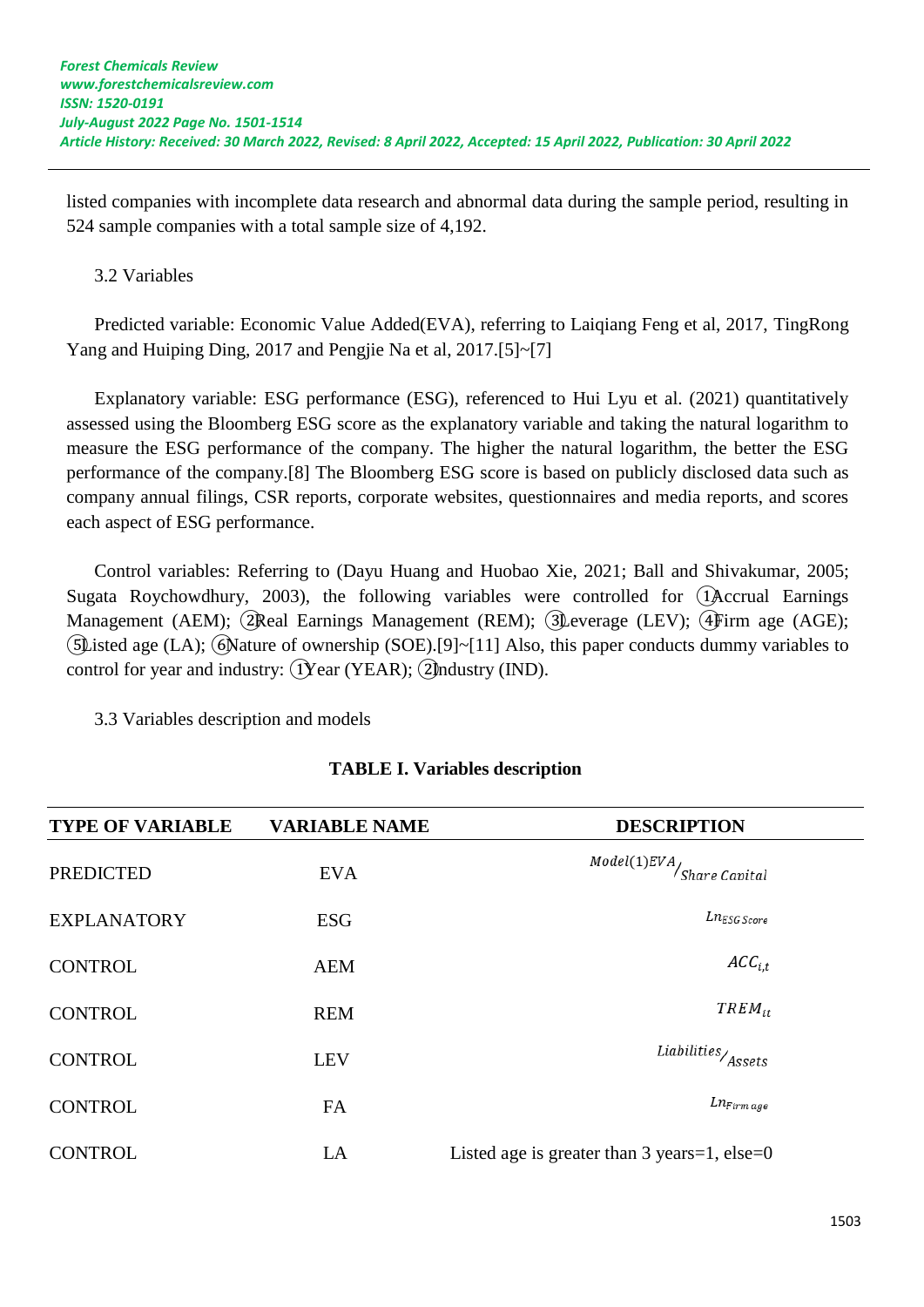| <b>CONTROL</b> | <b>SOE</b>  | First major shareholder is state-owned=1, else=0 |
|----------------|-------------|--------------------------------------------------|
| <b>DUMMY</b>   | <b>YEAR</b> |                                                  |
| <b>DUMMY</b>   | <b>IND</b>  |                                                  |

The following is the equation and description of Economic Value Added (1).

NOPAT=Operating profit-Income tax expense + [Interest expense(Non-financial institution) + Assets impairment loss + Development expenditure] \* (1 - Corporate income tax rate) + Increase of deferred income tax liabilities – Increase of deferred income tax assets (1a)

Total capital=Total owners' equity + Provision for impairment of assets-Provision for impairment of project in progress – Net amount of project in progress + Deferred income tax liabilities-Deferred income tax assets  $+$  Short-term borrowing  $+$  Trading financial liabilities  $+$  Non-current liabilities due within one year + Long-term borrowing+ Bonds payable + Long-term payable (1b)

WACC=Cost of bond  $*$  (1 - Corporate income tax rate)  $*$  (Debt capital / Total capital) + Cost of equity capital \* (Equity capital / Total capital) (1c)

Cost of equity capital=Risk-free interest rate  $+$  Risk factor  $*$  Market risk premium (1d)

Wherein: cost of debt capital uses one-year bank lending rate, with risk-free interest rate adopting one-year deposit rate of bank, and risk factor using BETA of 250-trading-day circulation market value-weighted for stocks in Shanghai and Shenzhen markets; considering the high volatility of China stock markets, the market risk premium shall be 4% in the calculation.

The following is the equation and description of the Accrual Earnings Management AEM model (2).

$$
ACC_{i,t} = \alpha_0 + \alpha_1 CFO_{i,t-1} + \alpha_2 CFO_{i,t} + \alpha_3 CFO_{i,t+1} + \alpha_4 DCFO_{i,t} + \alpha_5 DCFO_{i,t} \times CFO_{i,t} + \varepsilon
$$
 (2)

 $ACC_{i,t}$  is equal operating profit minus net cash flow from operating activities.  $CFO_{i,t-1}$ ,  $CFO_{i,t}$  and  $CFO_{i,t+1}$  denote net cash flow from operating activities of i company for periods t-1, t and t+1 respectively.  $DCFO_{i,t}$  takes 1 when  $CFO_t - CFO_{t-1} < 0$ , otherwise takes 0.  $\varepsilon$  is the regression residual, the larger the absolute value of the residual, the larger the degree of Accrual Earnings Management of the company. Also in order to eliminate the scale effect, divided by the total assets at the end of period t-1, and in the calculation has excluded the sample size of less than 10 after the industry classification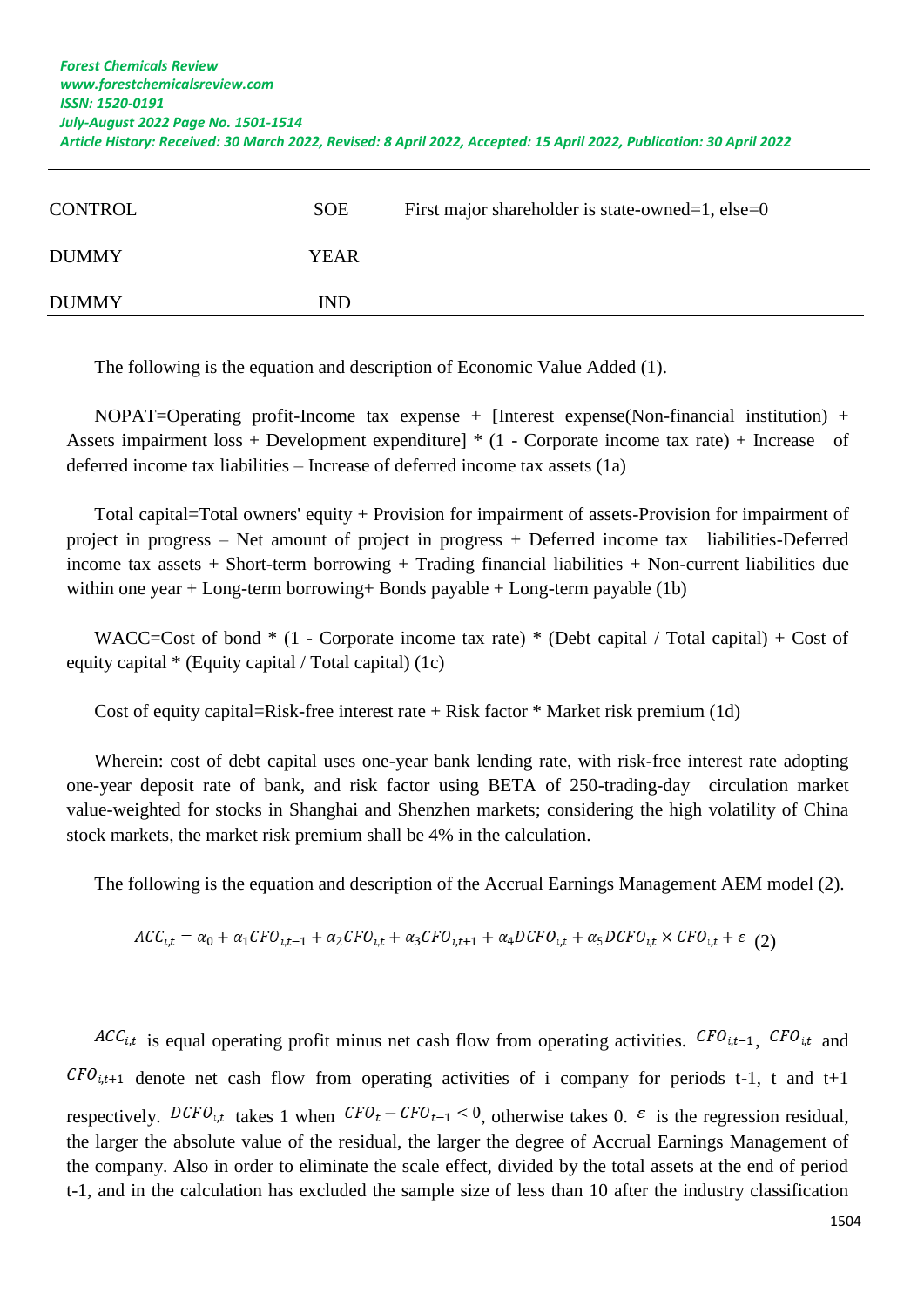and the relevant data missing samples.

The following is the equation and description of the Real Earnings Management AEM model (3).

$$
\frac{c F O_{it}}{A_{it-1}} = \alpha_0 + \alpha_1 \frac{1}{A_{it-1}} + \alpha_2 \frac{REV_{it}}{A_{it-1}} + \alpha_3 \frac{\Delta REV_{it}}{A_{it-1}} + \epsilon_{it}
$$
\n(3a)  
\n
$$
\frac{PROD_{it}}{A_{it-1}} = \beta_0 + \beta_1 \frac{1}{A_{it-1}} + \beta_2 \frac{REV_{it}}{A_{it-1}} + \beta_3 \frac{\Delta REV_{it}}{A_{it-1}} + \beta_4 \frac{\Delta REV_{it-1}}{A_{it-1}} \epsilon_{it}
$$
\n(3b)  
\n
$$
\frac{DISEXP_{it}}{A_{it-1}} = \gamma_0 + \gamma_1 \frac{1}{A_{it-1}} + \gamma_2 \frac{REV_{it-1}}{A_{it-1}} + \epsilon_{it}
$$
\n(3c)

$$
TREM_{it} = (-1) A_cFO_{it} + A_cPROD_{it} + (-1)A_cDISEXP_{it} \tag{3d}
$$

 $CFO_{it}$  represents the net cash flow from operations of i enterprise in year t.  $PROD_{it}$  represents the cost of production of i enterprise in year t, which is equal to the sum of operating costs and inventory changes of the enterprise in the period.  $DISEXP_{it}$  represents the manipulative expenses of i enterprise in year t, which is equal to the sum of selling and administrative expenses of the enterprise. REV<sub>it</sub> represents the operating income of i enterprise in year t.  $\Delta$ REV<sub>it</sub> represents the change in operating income of i enterprise in year t.  $\Delta$ REV<sub>it-1</sub> represents the change in operating income of i enterprise in year t-1.  $A_{it-1}$  is used to eliminate the scale effect by using the total assets at the end of period t-1 to eliminate the scale effect. A\_CFO<sub>it</sub> represents the abnormal cash flow from operating activities of i enterprise in year t. A\_PROD<sub>it</sub> represents the abnormal production costs of i enterprise in year t.  $A$ <sub>DISEXP<sub>it</sub> represents the abnormal expenses of i enterprise in year t.</sub>

The model is calculated by regressing by industry and year, obtaining the residuals of each model regression and then calculating them according to the formula, i.e. the outliers of each indicator. The higher the absolute value of the indicator, the higher the degree of true surplus management. Samples with a sample size of less than 10 after industry classification and those with missing relevant data have been excluded from the calculation.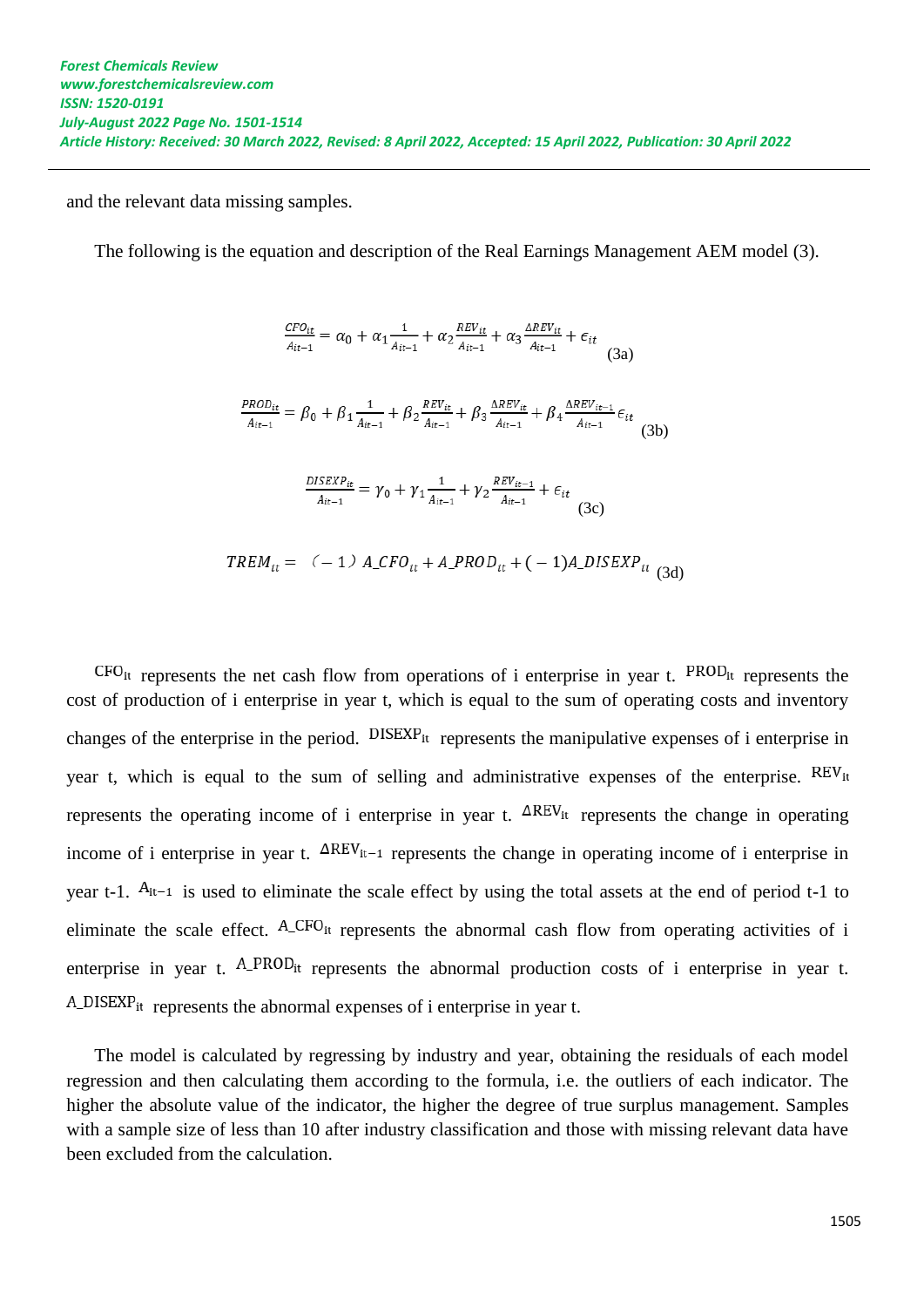# **IV. EMPIRICAL RESEARCH**

This paper uses STATA16 software for statistical processing. For the sake of excluding outliers from interfering with the empirical results, this paper has shrunk the tails of continuous variables at 0~1% and 99%~100% of their distributions and performed variance inflation factor (VIF) diagnostics on all explanatory and control variables entering the model. The results show that the maximum value of VIF is 1.150 and the mean value is 1.100, so there is no multicollinearity problem.

4.1 Descriptive statistics and matrix of correlations

Table 2 provides descriptive statistics for the variables involved in the research. The explanatory variable(EVA) is concluded to be normally distributed by drawing a histogram.

| <b>VARIABLES</b> | <b>OBSERVATION</b> | <b>MEAN</b> | Std. Dev. | <b>MIN</b>     | <b>MAX</b> |
|------------------|--------------------|-------------|-----------|----------------|------------|
| <b>EVA</b>       | 4192               | 0.204       | 0.578     | $-1.240$       | 2.599      |
| <b>ESG</b>       | 4192               | 3.037       | 0.278     | 2.374          | 3.798      |
| <b>AEM</b>       | 4192               | 0.003       | 0.047     | $-0.133$       | 0.135      |
| <b>REM</b>       | 4192               | $-0.020$    | 0.192     | $-0.666$       | 0.513      |
| <b>LEV</b>       | 4192               | 0.505       | 0.195     | 0.081          | 0.866      |
| FA               | 4192               | 2.692       | 0.406     | 1.386          | 3.296      |
| <b>SOE</b>       | 4192               | 0.161       | 0.368     | $\overline{0}$ | 1          |
| LA               | 4192               | 0.603       | 0.489     | $\theta$       | 1          |

**TABLE II. Descriptive statistics** 

Table 3 shows the correlation analysis between the variables, indicating the interconnections and effects that exist. As can be seen through the significance, both the Pearson correlation test and the Spearman correlation test indicate that ESG performance is significantly positively correlated with EVA at the 1% level. The Pearson test also indicates that the correlation coefficients are all less than 0.7, providing strong evidence that there is no significant multicollinearity between the variables.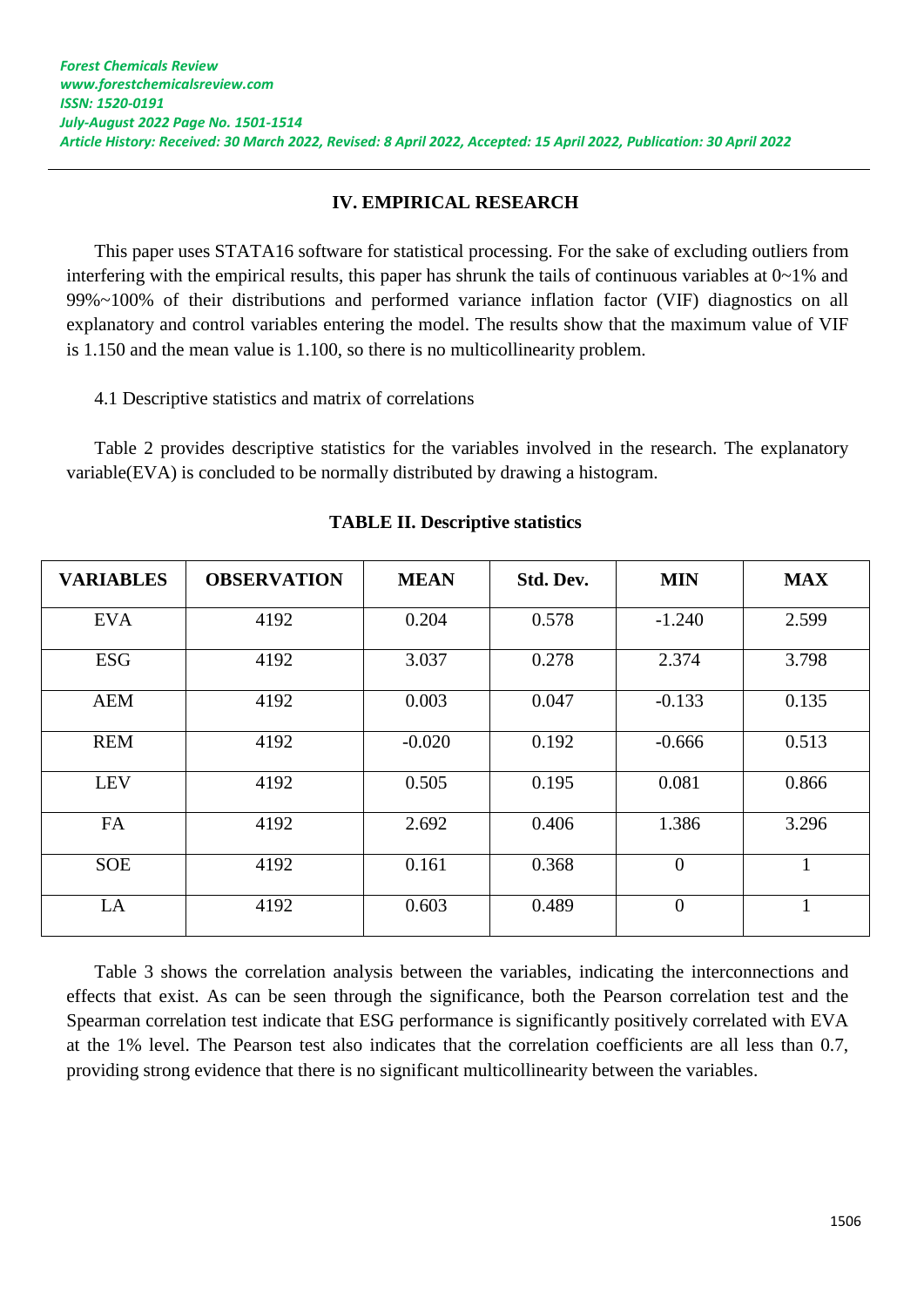| <b>VARIABLES</b> | (1)          | (2)          | (3)          | (4)          | (5)          | (6)          | (7)          | (8)          |
|------------------|--------------|--------------|--------------|--------------|--------------|--------------|--------------|--------------|
| (1)              | $\mathbf{1}$ | 0.090        | 0.434        | $-0.323$     | $-0.111$     | 0.003        | 0.027        | $-0.067$     |
| <b>EVA</b>       |              | ***          | ***          | ***          | ***          |              | $\ast$       | ***          |
| (2)              | 0.105        | $\mathbf{1}$ | $-0.041$     | 0.024        | 0.040        | 0.119        | $-0.085$     | 0.174        |
| <b>ESG</b>       | ***          |              | ***          |              | ***          | ***          | ***          | ***          |
|                  |              |              |              |              |              |              |              |              |
| (3)              | 0.427        | $-0.044$     | $\mathbf{1}$ | $-0.063$     | $-0.254$     | $-0.016$     | $-0.020$     | $-0.054$     |
| <b>AEM</b>       | ***          | ***          |              | ***          | ***          |              |              | ***          |
|                  |              |              |              |              |              |              |              |              |
| (4)              | $-0.293$     | 0.031        | $-0.085$     | $\mathbf{1}$ | 0.214        | 0.146        | $-0.071$     | 0.154        |
| <b>REM</b>       | ***          | $**$         | ***          |              | ***          | ***          | ***          | ***          |
|                  |              |              |              |              |              |              |              |              |
| (5)              | $-0.124$     | 0.057        | $-0.252$     | 0.231        | $\mathbf{1}$ | 0.127        | $-0.049$     | 0.160        |
| <b>LEV</b>       | ***          | ***          | ***          | ***          |              | ***          | ***          | ***          |
|                  |              |              |              |              |              |              |              |              |
| (6)              | $0.027*$     | 0.127        | $-0.058$     | 0.166        | 0.165        | $\mathbf{1}$ | $-0.097$     | 0.185        |
| <b>FA</b>        |              | ***          | ***          | ***          | ***          |              | ***          | ***          |
|                  |              |              |              |              |              |              |              |              |
| (7)              | 0.022        | $-0.093$     | $-0.010$     | $-0.078$     | $-0.051$     | $-0.115$     | $\mathbf{1}$ | $-0.235$     |
| <b>SOE</b>       |              | ***          |              | ***          | ***          | ***          |              | ***          |
| (8)              | $-0.034$     | 0.178        | $-0.060$     | 0.179        | 0.158        | 0.199        | $-0.235$     | $\mathbf{1}$ |
| LA               | $**$         | ***          | ***          | ***          | ***          | ***          | ***          |              |
|                  |              |              |              |              |              |              |              |              |

# **TABLE III. Matrix of correlations**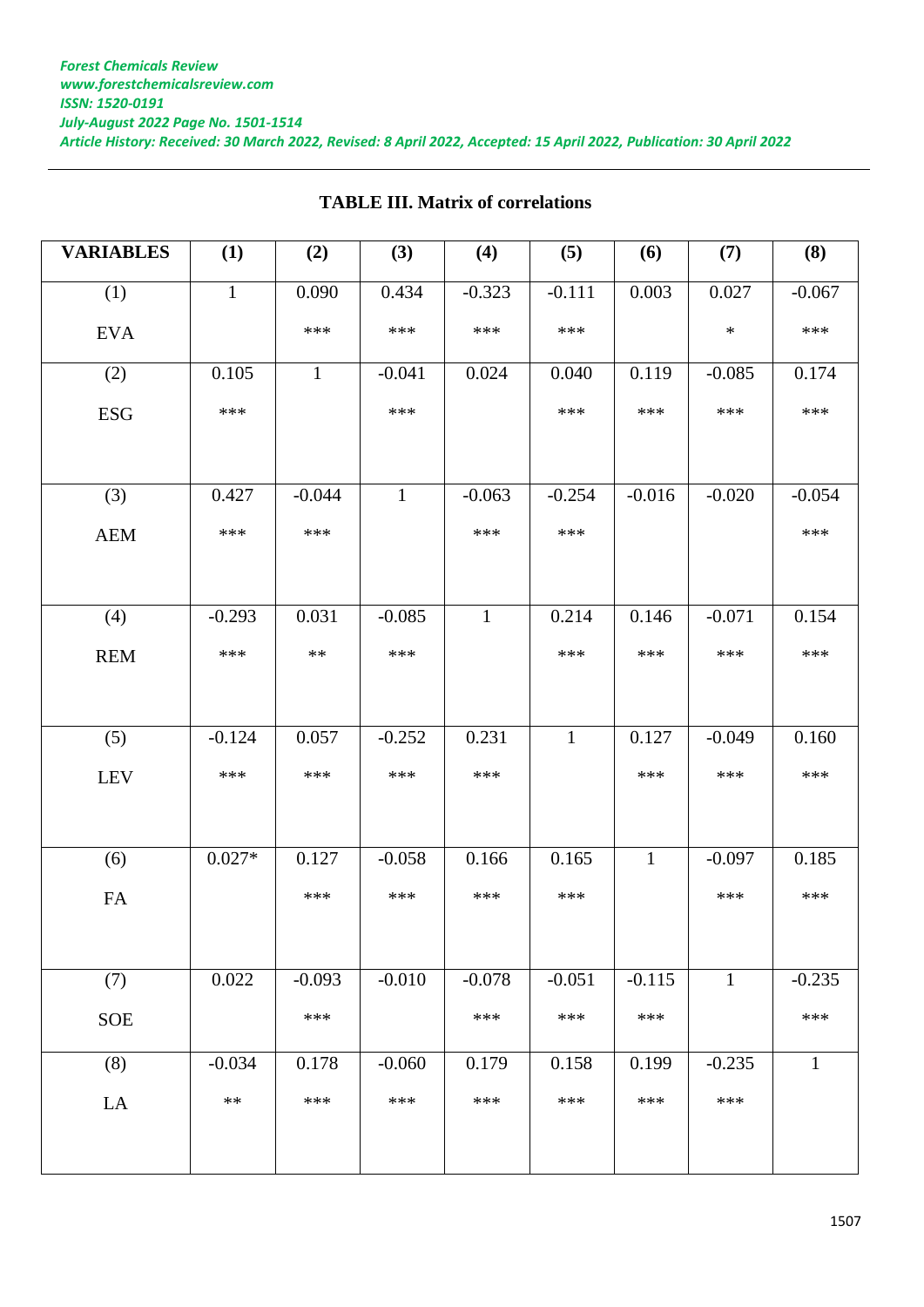Note: \*, \*\* and \*\*\* indicate significant at the 10%, 5% and 1% levels respectively; Pearson test in the bottom left corner and Spearman test in the top right corner.

### 4.2 Linear regression models

For the sake of checking whether ESG performance has a significant positive impact on EVA. This paper uses a multiple linear regression model to measure it referring to (Cheng Lu and Weijuan Zou, 2015) for the F-test to screen the OLS mixed regression model, the Fixed-effects model and the Random-effects model.[12] The F-test result does not reject the OLS mixed regression model, so the Hausman test is not necessary for the research.

Thus, the OLS mixed regression model would be used in the empirical research and the model settings are shown in equations (a).

$$
Y = \alpha_0 + \alpha_1 ESG + \alpha_2 Control + \alpha_3 YEAR + \alpha_4 IND + \mu_{(a)}
$$

<sup>Y</sup> represents the predicted variable EVA for the selected sample.  $\alpha_0$  represents the intercept terms.  $a_1$  is the regression coefficients of the explanatory variables  $ESG$ . Control represents the control variables selected for this paper.  $YEAR$  and  $IND$  are the dummy variables year and industry respectively.  $\mu$  is the random disturbance terms.

# 4.3 Linear regressions results

Table 4 represents the linear regression results. Regression models OLS (a), FE and RE show the significance between ESG performance and EVA. As can be seen from Table 4, ESG performance has a significant positive effect on EVA. In addition, the regression results of the FE and RE models can be used as a reference. Thus, the previous hypothesis H1 is verified.

|                  | <b>OLS MODEL(a)</b> | <b>FE MODEL</b>   | <b>RE MODEL</b>   |
|------------------|---------------------|-------------------|-------------------|
| <b>VARIABLES</b> |                     | EVA               |                   |
| ESG              | $0.166***(0.032)$   | $0.166***(0.046)$ | $0.166***(0.046)$ |
| AEM              | $5.169***(0.192)$   | $5.169***(0.252)$ | $5.169***(0.252)$ |

**TABLE IV. ESG and AEM linear regression results**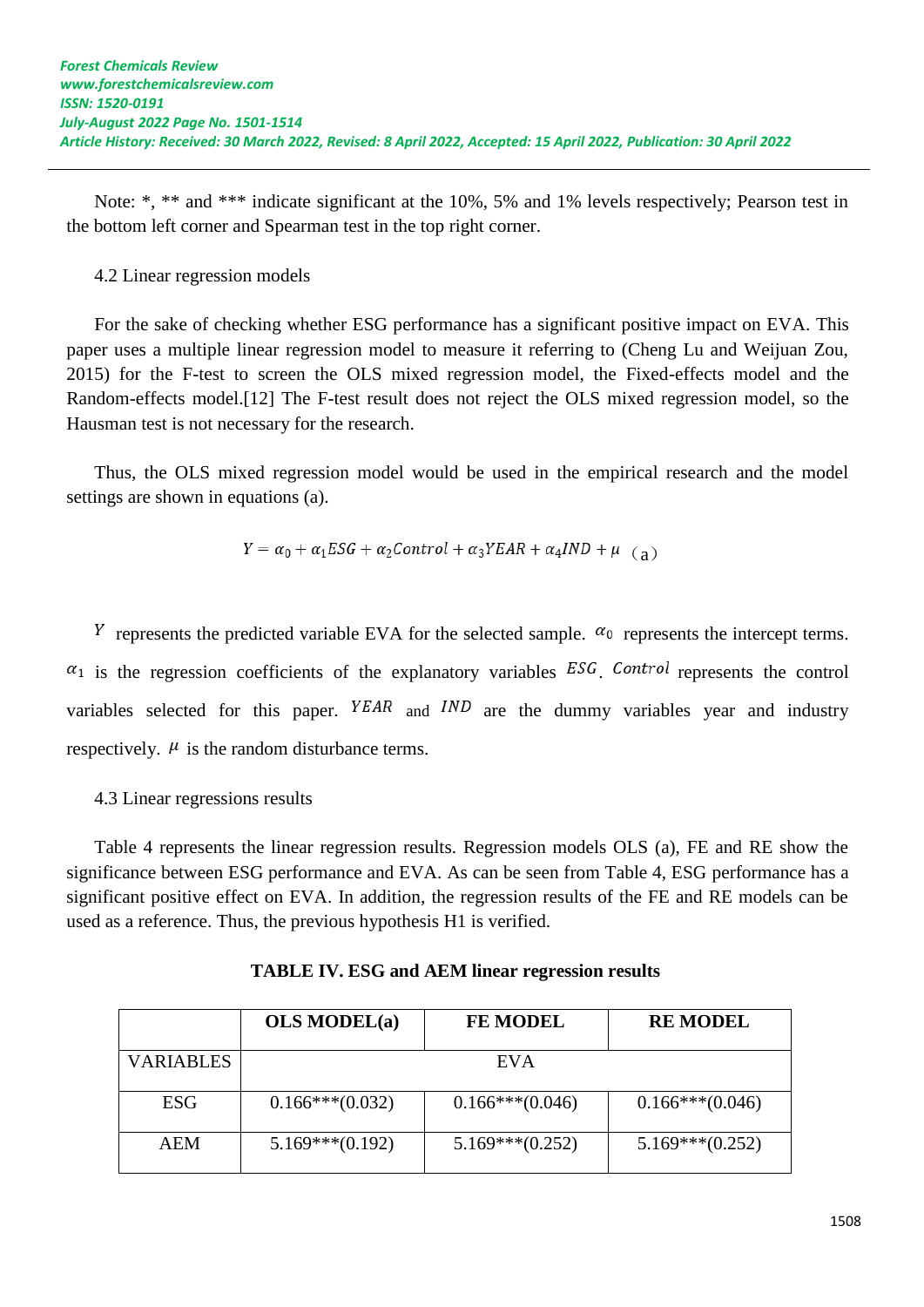| <b>REM</b>      | $-0.791***(0.047)$ | $-0.791***(0.030)$ | $-0.791***(0.030)$ |
|-----------------|--------------------|--------------------|--------------------|
| <b>LEV</b>      | $0.280***(0.050)$  | $0.280***(0.070)$  | $0.280***(0.070)$  |
| <b>FM</b>       | $-0.010(0.023)$    | $-0.010(0.011)$    | $-0.010(0.011)$    |
| <b>SOE</b>      | 0.001(0.021)       | 0.001(0.016)       | 0.001(0.016)       |
| LA              | $0.033*(0.018)$    | $0.033**$ (0.011)  | $0.033***(0.011)$  |
| <b>YEAR</b>     | <b>CONTROL</b>     | <b>CONTROL</b>     | <b>CONTROL</b>     |
| <b>IND</b>      | <b>CONTROL</b>     | <b>CONTROL</b>     | <b>CONTROL</b>     |
| <b>CONSTANT</b> | $-0.701***(0.112)$ | $-0.609***(0.169)$ | $-0.701***(0.165)$ |
| N               | 4192               | 4192               | 4192               |
| $R^2$           | 0.394              | 0.378              | 0.394              |

Note (the same below) : \*, \*\* and \*\*\* indicate significant at the 10%, 5% and 1% levels respectively; Standard Error of Mean between brackets.

# 4.4 Heterogeneity analysis

For the sake of further exploring the impact of three different dimensions of ESG performance on listed companies in terms of environmental, social and corporate governance, this paper conducts a sub-sample regression of ESG environmental performance, social performance and corporate governance performance.

At the same time, with global warming, Carbon neutrality, Carbon peaking and many other environmental issues receiving widespread attention from all walks of life, this paper refers to Jie Yang et al, 2020, which classifies 13 industries such as Chemical Industry, Iron and Steel Industry and Paper Industry as high-carbon emission industries group[13] to further study high-carbon emission industries and conduct regression analysis on the data.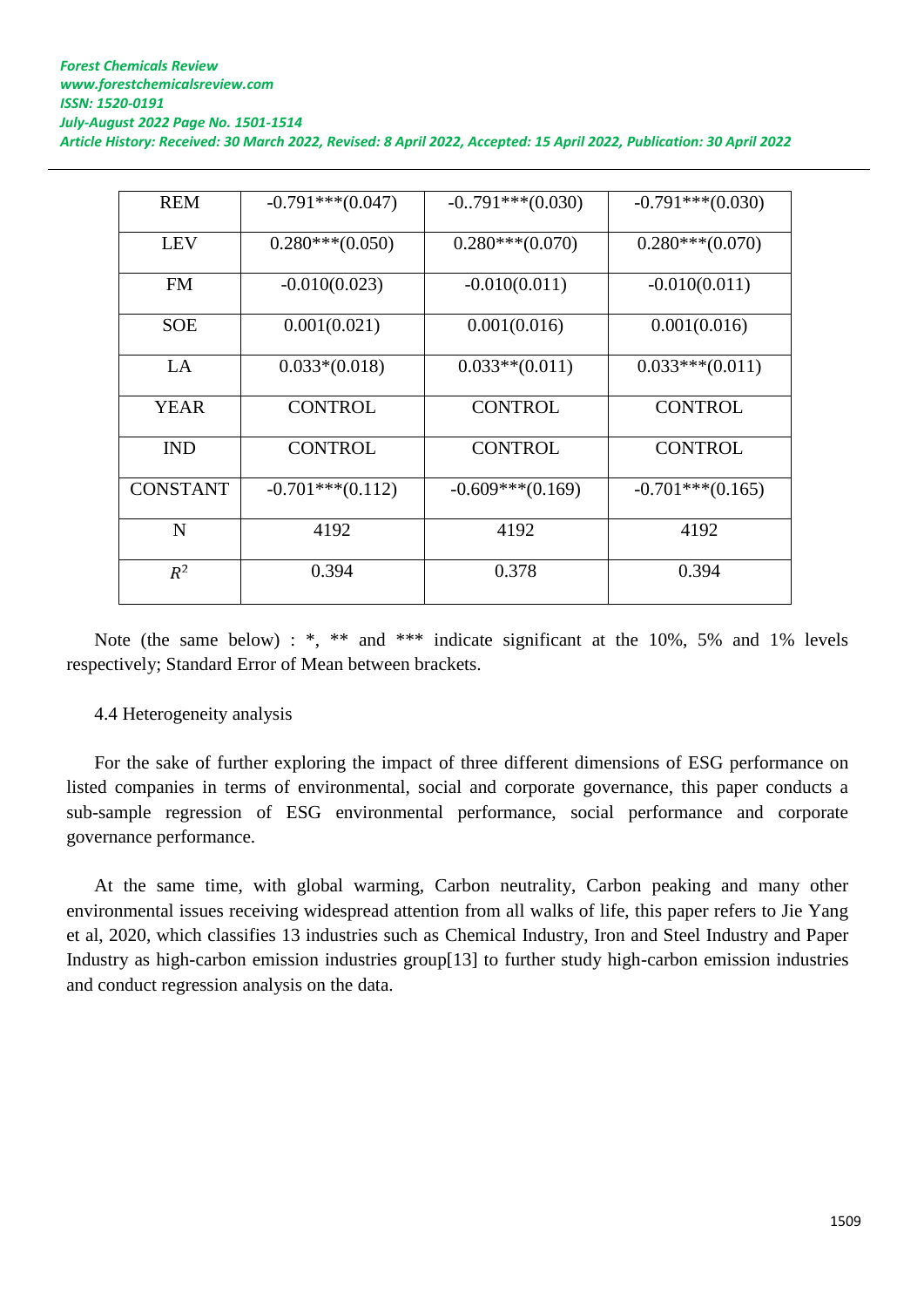|                    | <b>EVA</b>           |                    |                    |                                                       |
|--------------------|----------------------|--------------------|--------------------|-------------------------------------------------------|
| <b>VARIABLES</b>   | <b>ENVIRONMENTAL</b> | <b>SOCIAL</b>      | <b>GOVERNANCE</b>  | <b>ESG</b><br><b>HIGH-CARBON</b><br><b>INDUSTRIES</b> |
| <b>COEFFICIENT</b> | $0.026**$ (0.010)    | $0.062***(0.015)$  | $0.311***(0.075)$  | $0.157***(0.049)$                                     |
| <b>CONTROL</b>     | <b>CONTROL</b>       | <b>CONTROL</b>     | <b>CONTROL</b>     | <b>CONTROL</b>                                        |
| <b>YEAR</b>        | <b>CONTROL</b>       | <b>CONTROL</b>     | <b>CONTROL</b>     | <b>CONTROL</b>                                        |
| <b>IND</b>         | <b>CONTROL</b>       | <b>CONTROL</b>     | <b>CONTROL</b>     | <b>CONTROL</b>                                        |
| <b>CONSTANT</b>    | $-0.289***(0.082)$   | $-0.446***(0.090)$ | $-1.398***(0.276)$ | $-0.597***(0.157)$                                    |
| $\mathbf N$        | 4192                 | 4192               | 4192               | 1592                                                  |
| $R^2$              | 0.390                | 0.391              | 0.391              | 0.446                                                 |

#### **TABLE V. Sub-sample linear regression results**

The regression results in the three different dimensions of ESG performance show that the environmental, social and corporate governance dimensions all have a significant positive effect on EVA. Further, the reason why the regression result between the environmental performance of ESG and EVA is just significant at the 5% level, slightly lower than the regression result for the social performance of ESG and corporate governance performance of ESG which are significant at the 1% level, is most likely due to spending the cost of implementing carbon emission reduction and environmental governance activities by companies. This leads to a fallback in EVA during the transition to environmental friendliness.

Meanwhile, the regression results for the high-carbon emission industries group show that the regression results are highly significant at the 1% level which demonstrates that the positive effect of ESG performance and EVA is also informative in the high-carbon industries.

#### 4.5 Robustness tests

#### 4.5.1 Substitution of the predicted variable

For the sake of testing the robustness, this paper referred to Lijun Chen and Yanxi Li, 2022 to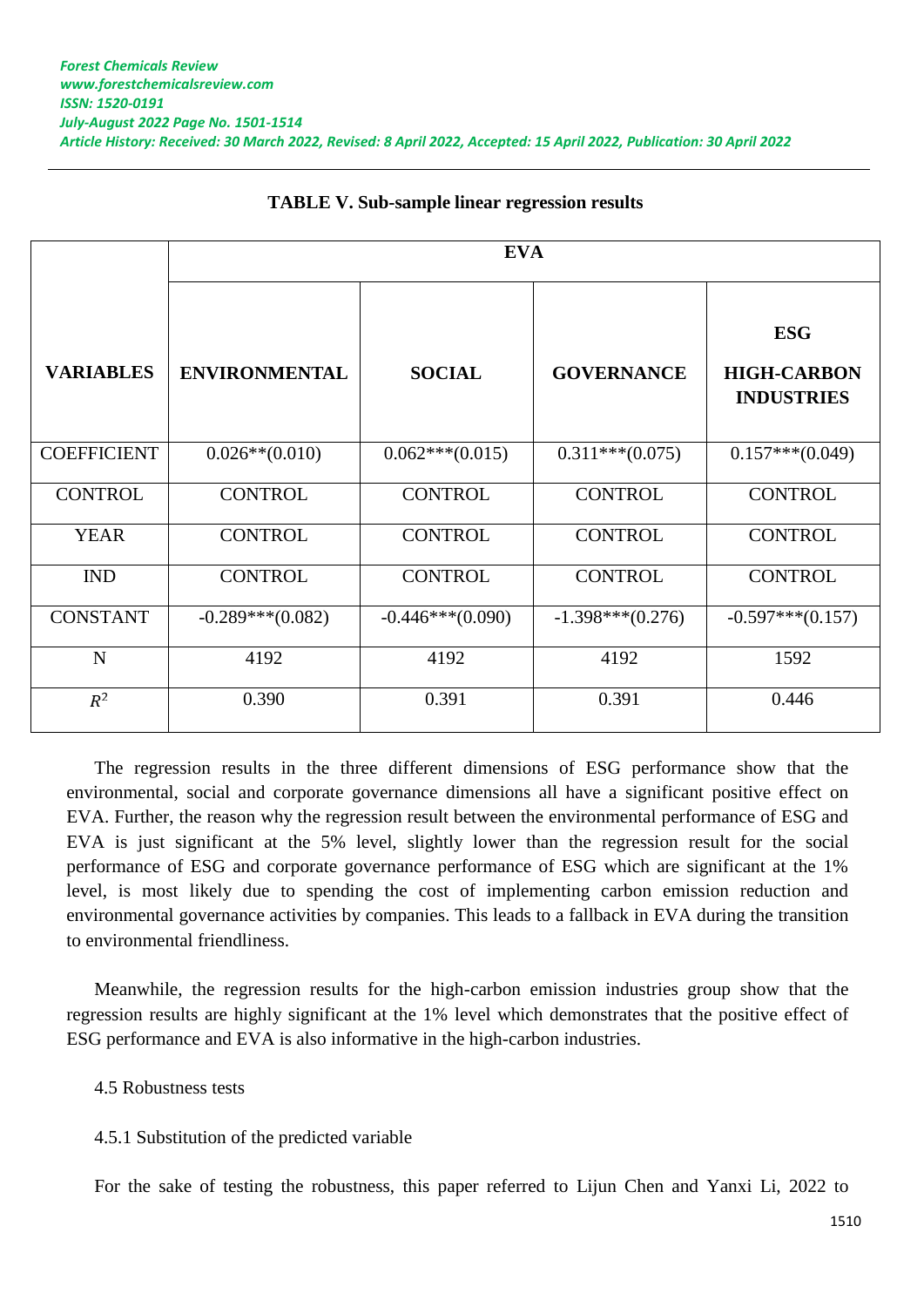replace the predicted variable EVA with Total Asset EVA Ratio(EVA/ASSETS), Net Asset EVA Ratio (EVA/EQUITY) and Return on Equity(ROE).[14] As can be seen from the regression results in Table 6, the positive effect of ESG performance on EVA remains significant which indicates that the regression results are robust.

| <b>VARIABLES</b> | <b>EVA/ASSETS</b>  | <b>EVA/EQUITY</b>  | <b>ROE</b>            |
|------------------|--------------------|--------------------|-----------------------|
| <b>ESG</b>       | $0.004**$ (0.002)  | $0.016***(0.004)$  | $0.027$ *** $(0.004)$ |
| <b>AEM</b>       | $0.463***(0.014)$  | $0.909***(0.028)$  | $1.000***(0.031)$     |
| <b>REM</b>       | $-0.083***(0.003)$ | $-0.149***(0.006)$ | $-0.139***(0.006)$    |
| <b>LEV</b>       | $0.010***(0.004)$  | $0.047***(0.008)$  | $0.033***(0.008)$     |
| <b>FM</b>        | $-0.004**$ (0.001) | $-0.006**$ (0.003) | $-0.001(0.003)$       |
| <b>SOE</b>       | $-0.002(0.001)$    | $-0.001(0.003)$    | $-0.001(0.003)$       |
| LE               | $-0.002(0.001)$    | $-0.008***(0.003)$ | $-0.009***(0.003)$    |
| <b>YEAR</b>      | <b>CONTROL</b>     | <b>CONTROL</b>     | <b>CONTROL</b>        |
| <b>IND</b>       | <b>CONTROL</b>     | <b>CONTROL</b>     | <b>CONTROL</b>        |
| <b>CONSTANT</b>  | $-0.009(0.010)$    | $-0.056***(0.019)$ | $-0.025(0.016)$       |
| $\mathbf N$      | 4192               | 4192               | 4192                  |
| $R^2$            | 0.560              | 0.476              | 0.490                 |

# **TABLE VI. Robustness test(substitution of the predicted variable)**

4.5.2 Controlling the individuals

For the sake of further verifying the robustness, this paper further controls individuals. As can be seen from the regression results in Table 7, the regression results are still highly significant after further controlling for individuals, further indicating that the regression result is robust. Thus, hypothesis H1 is verified.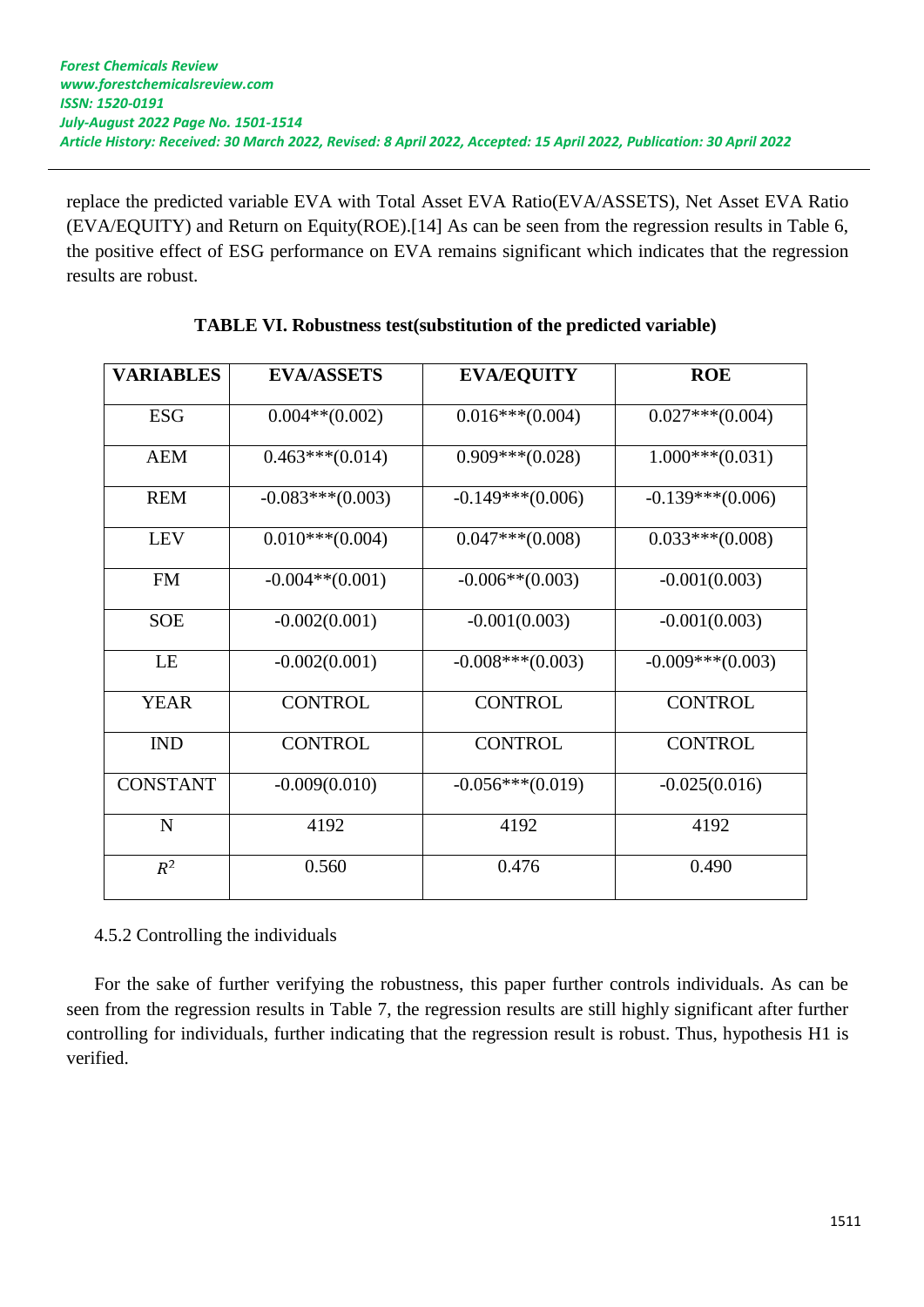| <b>VARIABLES</b>            | <b>EVA</b>         |
|-----------------------------|--------------------|
| <b>ESG</b>                  | $0.142***(0.047)$  |
| <b>AEM</b>                  | $3.349***(0.201)$  |
| <b>REM</b>                  | $-0.631***(0.054)$ |
| <b>LEV</b>                  | $-0.180*(0.109)$   |
| <b>FM</b>                   | $-0.134*(0.071)$   |
| <b>SOE</b>                  | $-0.006(0.022)$    |
| LE                          | $-0.065(0.039)$    |
| <b>YEAR</b>                 | <b>CONTROL</b>     |
| $\mathop{\rm IND}\nolimits$ | <b>CONTROL</b>     |
| <b>INDIVIDUAL</b>           | <b>CONTROL</b>     |
| <b>CONSTANT</b>             | $-0.109(0.221)$    |
| ${\bf N}$                   | 4192               |
| $\mathbb{R}^2$              | 0.722              |

# **TABLE VII. Robustness test(controlling the individuals)**

#### 4.6 Endogeneity test

Two-way causality may lead to endogeneity problems. To avoid the above, this paper refers to Jinglin Li et al, 2021 to further treat the predicted variables with a one-year lag.[15] Table 8 shows the results of the one-period lag regression. The regression result shows that the effect effects between ESG performance and EVA remain significant and well ESG performance can enhance the figure for EVA.

| <b>VARIABLES</b> | <b>EVA</b>        |
|------------------|-------------------|
| <b>ESG</b>       | $0.109***(0.028)$ |
| AEM              | $5.182***(0.192)$ |

# **TABLE VIII. One-year lagged regression results**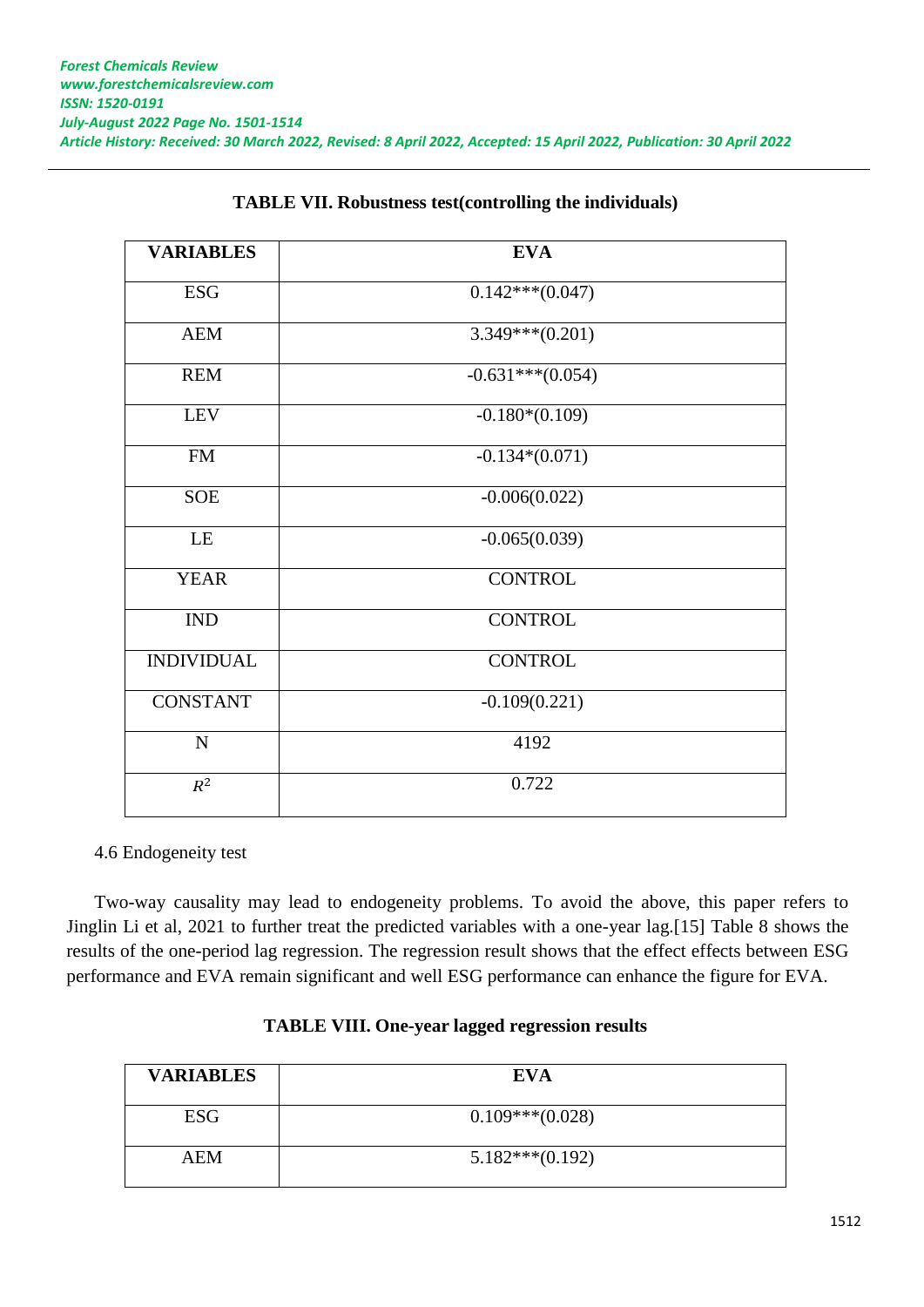| <b>REM</b>      | $-0.795***(0.047)$ |
|-----------------|--------------------|
| <b>LEV</b>      | $0.289***(0.050)$  |
| <b>FM</b>       | $-0.011(0.023)$    |
| <b>SOE</b>      | $-0.001(0.021)$    |
| LE              | $0.038**$ (0.018)  |
| <b>YEAR</b>     | <b>CONTROL</b>     |
| <b>IND</b>      | <b>CONTROL</b>     |
| <b>CONSTANT</b> | $-0.547***(0.106)$ |
| $\mathbf N$     | 4192               |
| $R^2$           | 0.391              |
|                 |                    |

# **V. CONCLUSIONS**

This paper uses the data of a sample of A-share listed companies selected from 2012 to 2019 as the research sample to analyse the impact effect between ESG performance and EVA through empirical research, proving that ESG performance is significantly and positively related to EVA and well ESG performance can enhance the figure for EVA. Also, the different three dimensions of ESG performance, Environmental performance, Social performance and Cooperate governance performance are significantly and positively related to EVA as well. Meanwhile, the research also revealed that ESG performance remains highly significant in increasing the figure for EVA of companies in high-carbon emission industries.

#### **REFERENCES**

- [1] Gunnar Friede, Timo Busch, Alexander Bassen. ESG and Financial Performance: Aggregated Evidence from More Than 2000 Empirical Studies[J]. Journal of Sustainable Finance & Investment,2015,5(4).
- [2] DE LUCIA, Caterina; PAZIENZA, Pasquale; BARTLETT, Mark. Does good ESG lead to better financial performances by firms? Machine learning and logistic regression models of public enterprises in Europe. Sustainability, 2020, 12.13: 5317.
- [3] Changjiang Z, Yue Z, Yuqing C. ESG Implementation, Investor Confidence and Listed Companies' Performance[J]. Journal of Environmental Economics, 2021, 6(04):22-39. DOI:10.19511/j.cnki.jee.2021.04.003.
- [4] Zixian R, Shuchang G, Yuzhu Y, Jingwen L. Empirical Research on the Relationship between ESG Performance and Corporate Financial Performance[J]. Management and Administration, 2021(11):26-32.DOI:10.16517/j.cnki.cn12-1034/f.2021.11.005.